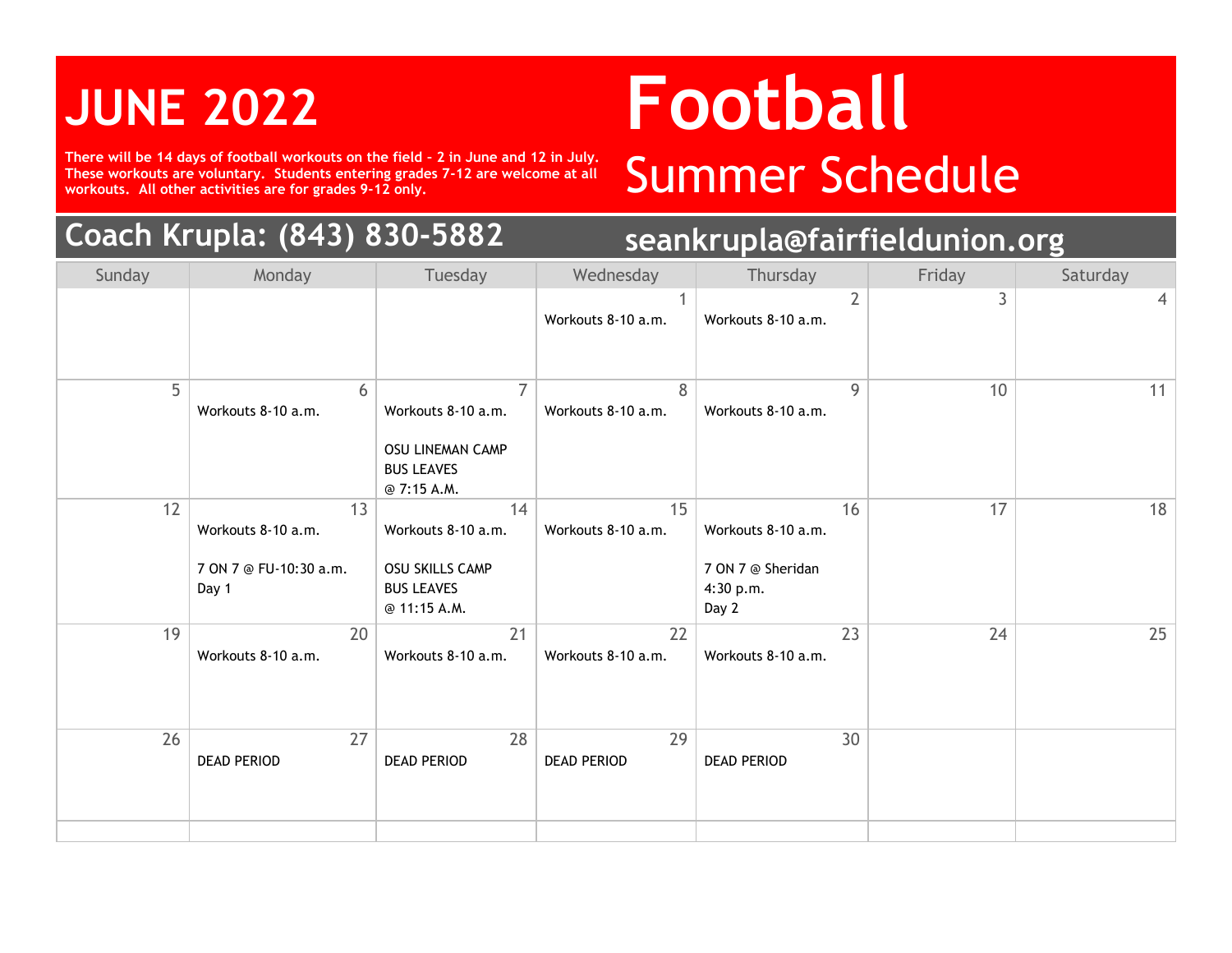**There will be 14 days of football workouts on the field – 2 in June and 12 in July. These workouts are voluntary. Students entering grades 7-12 are welcome at all**  There will be 14 days of football workouts on the field - 2 in June and 12 in July.<br>These workouts are voluntary. Students entering grades 7-12 are welcome at all<br>workouts & practice. All other activities are for grades 9-

# **JULY <sup>2022</sup> Football**

| Sunday                               | Monday                                                                                                           | Tuesday                                                                                                     | Wednesday                                                              | Thursday                                                                   | Friday                                                                          | Saturday                                                             |
|--------------------------------------|------------------------------------------------------------------------------------------------------------------|-------------------------------------------------------------------------------------------------------------|------------------------------------------------------------------------|----------------------------------------------------------------------------|---------------------------------------------------------------------------------|----------------------------------------------------------------------|
|                                      |                                                                                                                  |                                                                                                             |                                                                        |                                                                            | <b>DEAD PERIOD</b>                                                              | $2^{\circ}$<br><b>DEAD PERIOD</b>                                    |
| $\overline{3}$<br><b>DEAD PERIOD</b> | $\overline{4}$<br><b>DEAD PERIOD</b>                                                                             | 5<br><b>DEAD PERIOD</b>                                                                                     | 6<br><b>DEAD PERIOD</b>                                                | 7<br><b>DEAD PERIOD</b>                                                    | 8<br><b>DEAD PERIOD</b>                                                         | 9<br><b>DEAD PERIOD</b>                                              |
| 10<br><b>DEAD PERIOD</b>             | 11<br>Workouts 8-11 a.m.<br>Day 3                                                                                | 12<br>Workouts 8-11 a.m.<br>Day 4                                                                           | 13<br>Workouts 8-11 a.m.<br>Day 5                                      | 14<br>Workouts 8-11 a.m.<br>Day 6                                          | 15                                                                              | 16                                                                   |
| 17                                   | 18<br>Practice 8-11 a.m.<br>Day 7 Helmets<br><b>Card Fundraiser Begins</b>                                       | 19<br>Practice 8-11 a.m.<br>7 ON 7 @ Maysville<br>4:30 p.m.<br>Day 8 Helmets                                | 20<br>Practice 8-11 a.m.<br>Day 9 Helmets and<br><b>Shoulder Pads</b>  | 21<br>Practice 8-11 a.m.<br>Day 10 Helmets and<br>Shoulder Pads<br>Speaker | 22                                                                              | 23<br>7 ON 7 @ New Lex.<br>2:30 p.m.<br>Day 11 Helmets<br>Skill Only |
| 24                                   | 25<br>Practice 8-11 a.m.<br>Day 12 Helmets and<br>Shoulder Pads                                                  | 26<br>Practice 8-11 a.m.<br>7 ON 7 @ Nelsonville<br>York - 4:15 p.m.<br>Day 13 Helmets and<br>Shoulder Pads | 27<br>Practice 8-11 a.m.<br>Day 14 Helmets and<br><b>Shoulder Pads</b> | 28                                                                         | 29<br><b>Physicals Due to</b><br>Mr. Clark in order<br>to participate on<br>8/1 | 30                                                                   |
| 31                                   | <b>AUGUST 1</b><br>First Official Day of<br>Practice<br>3:30-6:00 p.m.<br><b>Card Fundraiser Last</b><br>Turn In |                                                                                                             |                                                                        |                                                                            |                                                                                 |                                                                      |